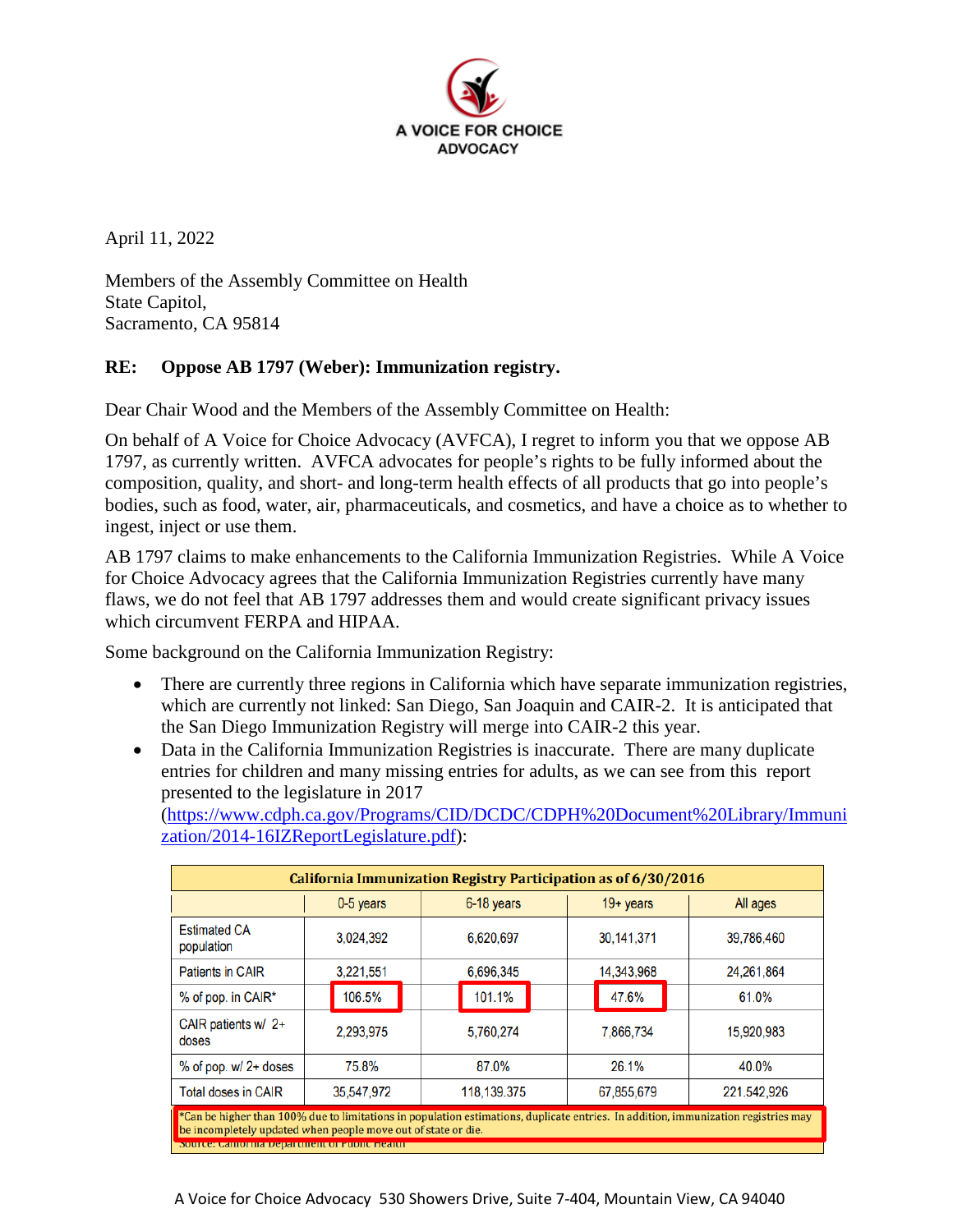

- While the California Immunization Registries website claims the registry is an "opt-out" registry, it is really just a lockable registry where patients or parents of patients can prevent the vaccination information from being shared. There is no way to prevent a person's vaccination records from being entered into the California Immunization Registries, if the vaccine administrator uses the California Immunization Registries. Per their website, "CA law allows a patient/parent to decline to have their/their child's information in CAIR shared with other Organizations that use CAIR ('opt out'). In this case, their information may still be entered into CAIR but it must be 'locked' by the Organization." ([https://cairweb.org/cair](https://cairweb.org/cair-disclosure-policy/)[disclosure-policy/\)](https://cairweb.org/cair-disclosure-policy/).
- Currently, schools, childcare centers, WIC programs, foster care agencies, and other programs can be authorized to look up vaccination records - but only for the children they serve, and for the specified purposes and with the expressed consent of the parent. The patient's address and phone number cannot be shared.

A Voice for Choice Advocacy has numerous issues with AB 1797, and would like the following amendments to be made:

- **The multitude of data discrepancies currently in CAIR need to be addressed:** The CA Legislature and the California Department of Public Health should focus their efforts and funding on cleaning up the California Immunization Registries' databases so the data is actionable and correct.
- **Patients and parents of patients should be allowed to opt-in to the CA Immunization Registries:** With increased sharing and access to the CA Immunization Registries, patients and parents of patients should be able to decide up front if they want their vaccination records housed on a state database. They should be able to opt-in rather than automatically have their vaccinations recorded. If the legislature keeps the registries as required, then patients and parents should have the option to opt-out completely and when they do, to have their data permanently deleted, in line with other California and Federal Privacy laws.
- **Database privacy should be in line with other CA medical databases** such as the California's Controlled Substance Utilization Review and Evaluation System (CURES) database. There is significant concern that the organizations which will have access to all data during a public health emergency would allow Immigration and Customs Enforcement (ICE) to gain access to personal information, including addresses of immigrants. The legislature needs to ensure that if it does not change to an opt-in system that the privacy measures and access to the CA Immunization Registries can only be accessed by specific entities or persons, rather than anyone from schools, childcare facilities, family childcare homes, and county human services agencies.